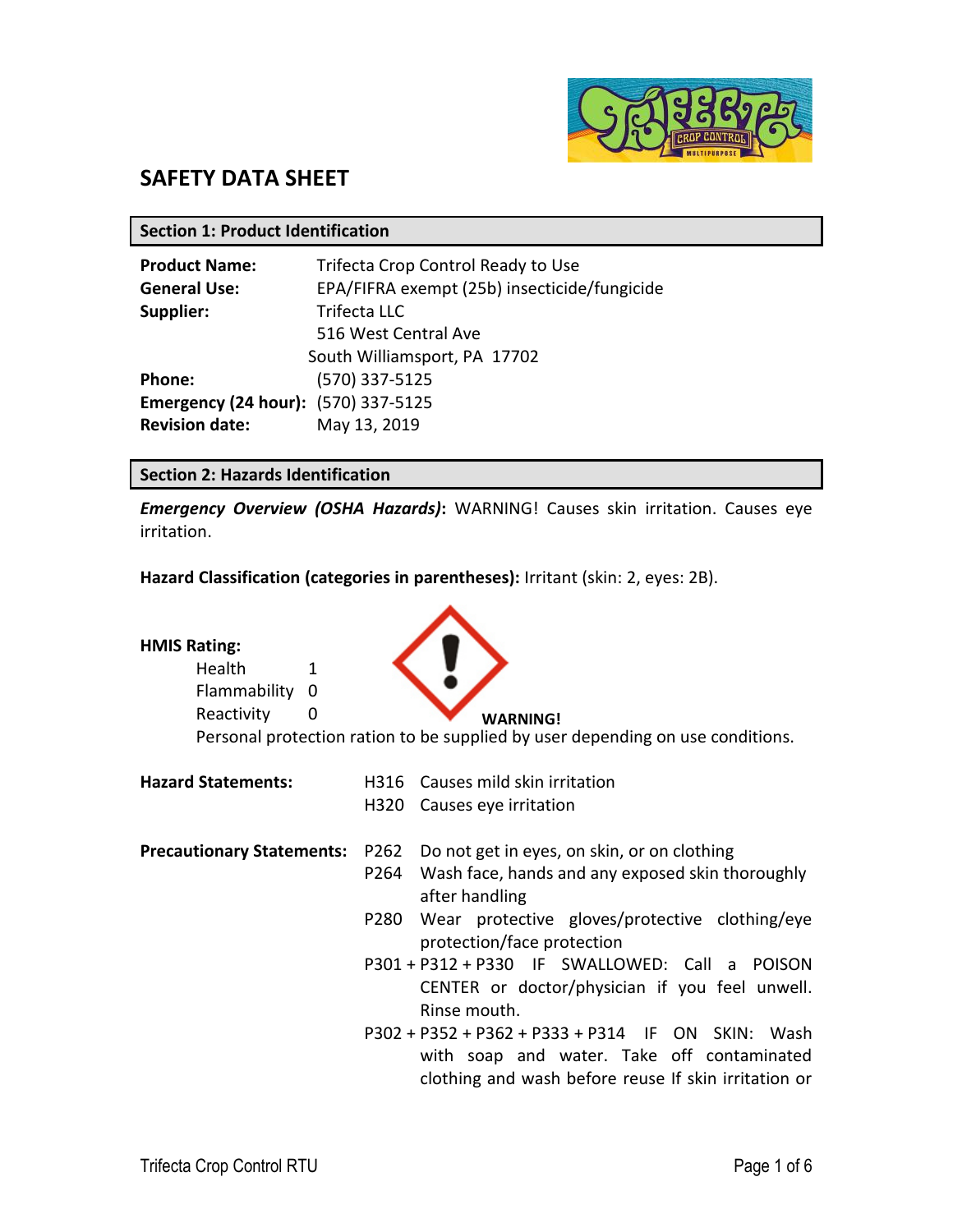a rash occurs: Get medical advice/attention if you feel unwell.

- P304 + P341 + P342 + P322 + P314 IF INHALED: If breathing is difficult, remove victim to fresh air and keep at rest in a position comfortable for breathing. If experiencing respiratory symptoms: Administer oxygen and get medical advice/attention if you feel unwell.
- P305 + P351 + P322 + P338 + P313 IF IN EYES: Rinse cautiously with water for several minutes. Remove contact lenses if present and easy to do. Continue rinsing. Get medical advice/attention.
- P501 Dispose of contents/ container to an approved waste disposal plant

NOTE—Information provided in this SDS represents characteristics and physical data of the concentrated material as supplied.

## **Section 3: Composition**

| Ingredient           | Wt %     | <b>CAS Number</b> | <b>OSHA PEL</b>         | <b>ACGIHTLV</b>      | <b>NIOSH REL</b>        | <b>NIOSH IDLH</b> |
|----------------------|----------|-------------------|-------------------------|----------------------|-------------------------|-------------------|
| Filtered<br>water    | 90-95%   | 7732-18-5         | N/A                     | N/A                  | N/A                     | N/A               |
| Soap                 | $1 - 5%$ | proprietary       | N/A                     | N/A                  | N/A                     | N/A               |
| Isopropyl<br>alcohol | $1 - 5%$ | $67 - 63 - 0$     | 400 ppm                 | 200 ppm              | 400 ppm                 | 2000 ppm          |
| Thyme oil            | $<$ 1%   | 8007-46-3         | N/A                     | N/A                  | N/A                     | N/A               |
| Clove oil            | $<$ 1%   | 8000-34-8         | N/A                     | N/A                  | N/A                     | N/A               |
| Garlic oil           | $<$ 1%   | 8000-78-0         | N/A                     | N/A                  | N/A                     | N/A               |
| Vinegar              | $<$ 1%   | 8028-52-2         | *200 ppm                | *200 ppm             | *200 ppm                | 1000 ppm          |
| Peppermint<br>oil    | $< 1\%$  | 8006-90-4         | $*15$ mg/m <sup>3</sup> | N/A                  | $*10$ mg/m <sup>3</sup> | N/A               |
| Corn oil             | $<$ 1%   | 8001-30-7         | $*15$ mg/m <sup>3</sup> | N/A                  | $*10$ mg/m <sup>3</sup> | N/A               |
| Geraniol             | $< 1\%$  | 106-24-1          | $*15$ mg/m <sup>3</sup> | N/A                  | $*10$ mg/m <sup>3</sup> | N/A               |
| Citric acid          | $< 1\%$  | 77-92-9           | $*15$ mg/m <sup>3</sup> | $*10 \text{ mg/m}^3$ | $*10$ mg/m <sup>3</sup> | N/A               |
| Rosemary<br>oil      | $< 1\%$  | 8000-25-7         | $*15$ mg/m <sup>3</sup> | N/A                  | $*10 \; \text{mg/m}^3$  | N/A               |
|                      |          | *TWA              | <sup>¥</sup> mist       |                      |                         |                   |

**Chemical Family:** Blend of minimum risk ingredients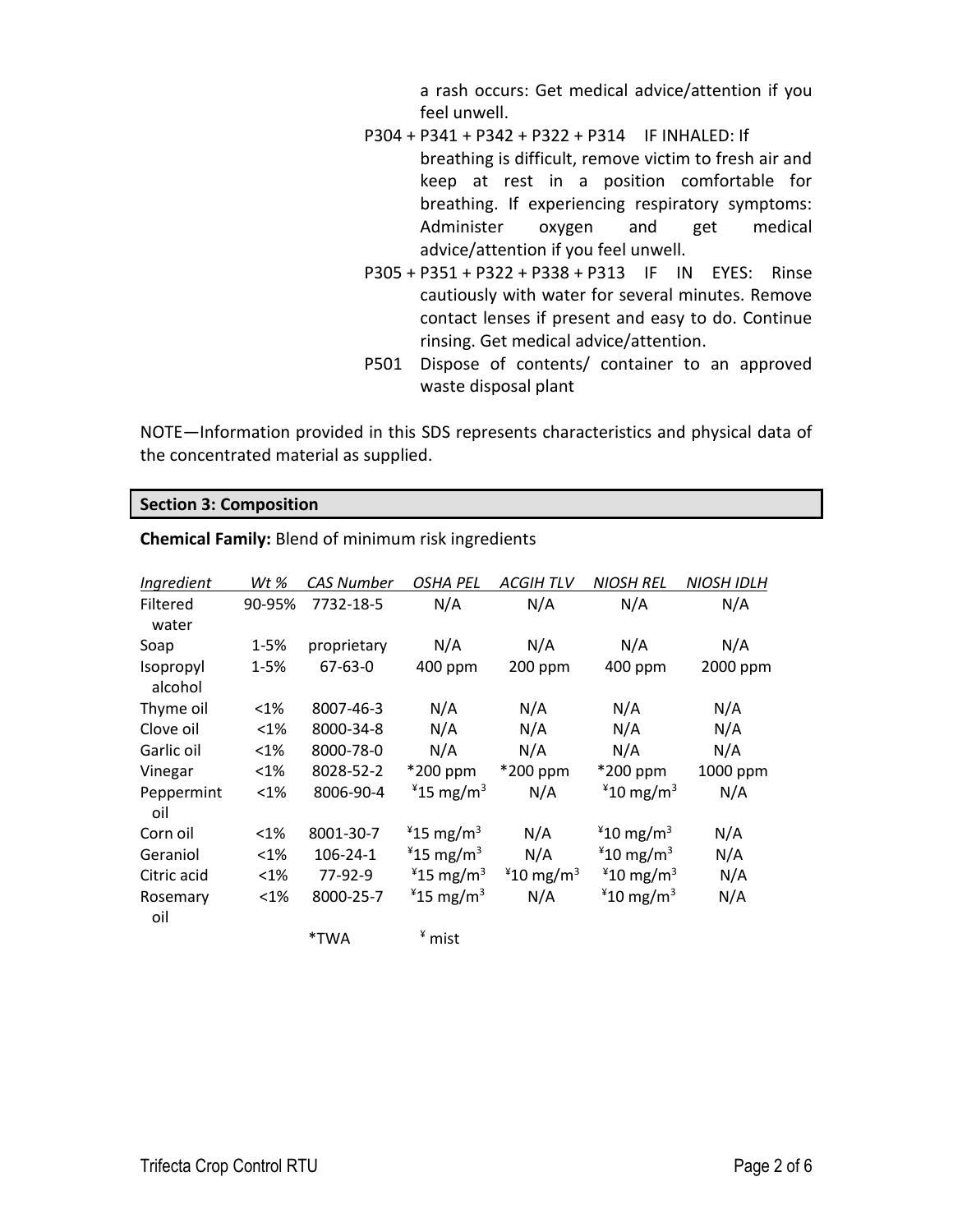NOTE—Some components of this product are proprietary, and the formulation is maintained as a Trade Secret. Safety and hazard information in this SDS are for the blended formulation as supplied. Specific formulation information is immediately available to treating physicians or nurses in emergency situations, or to health professionals, employees, or designated representatives in non-emergencies where prior written consent is obtained.

## **Section 4: First Aid**

**Most important symptoms/effects:** Mild skin irritant. Eye irritant.

**Inhalation:** Remove individual to fresh air. If breathing is difficult, administer oxygen. If not breathing, give artificial respiration. Get medical advice/attention if you feel unwell. **Skin Contact:** Remove contaminated clothing and foot wear. Wash thoroughly with soap and water and do not reuse clothing until properly cleaned. If a rash should develop, get medical advice/attention.

**Eye Contact:** Immediately flush eyes with plenty of cool, clean water for at least 15 minutes. Keep eyelids apart to maintain maximum contact with water. Do not allow the individual to rub their eyes. Get medical advice/attention.

**Ingestion:** If individual is conscious and able to swallow, quickly have the victim drink water to dilute. Do not give anything by mouth if individual is unconscious or is having convulsions. Contact a physician or poison control center for advice/attention.

## **Section 5: Fire and Explosion Data**

#### **Flash Point:** > 200° F

**Extinguishing Media:** Water spray, foam, dry chemical or carbon dioxide. If a spill or leak has ignited, use water spray to disperse the vapors. Water spray may be used to flush spills away from a fire. Do not flush into a storm drain or public sewer.

**Special Procedures:** Use self-contained breathing apparatus (SCBA) and proper personal protection clothing.

**Unusual Hazards:** In a fire-fighting scenario involving multiple chemicals, vapors can be released that might contain oxides of carbon and firefighters should attack and contain fire and any fumes accordingly.

#### **Section 6: Accidental Release Procedures**

**Personal precautions, protective equipment, and emergency procedures:** Clear area of non-essential personnel. Use proper personal protective equipment (PPE).

**Methods and materials for containment and cleaning up:** Contain spill or leak and soak up as much material as possible. Put collected material into suitable containers for disposal. Close or cap valves and/or block or plug hole in leaking container and transfer to another container. Use appropriate containment to avoid runoff or release to sewer or waterways.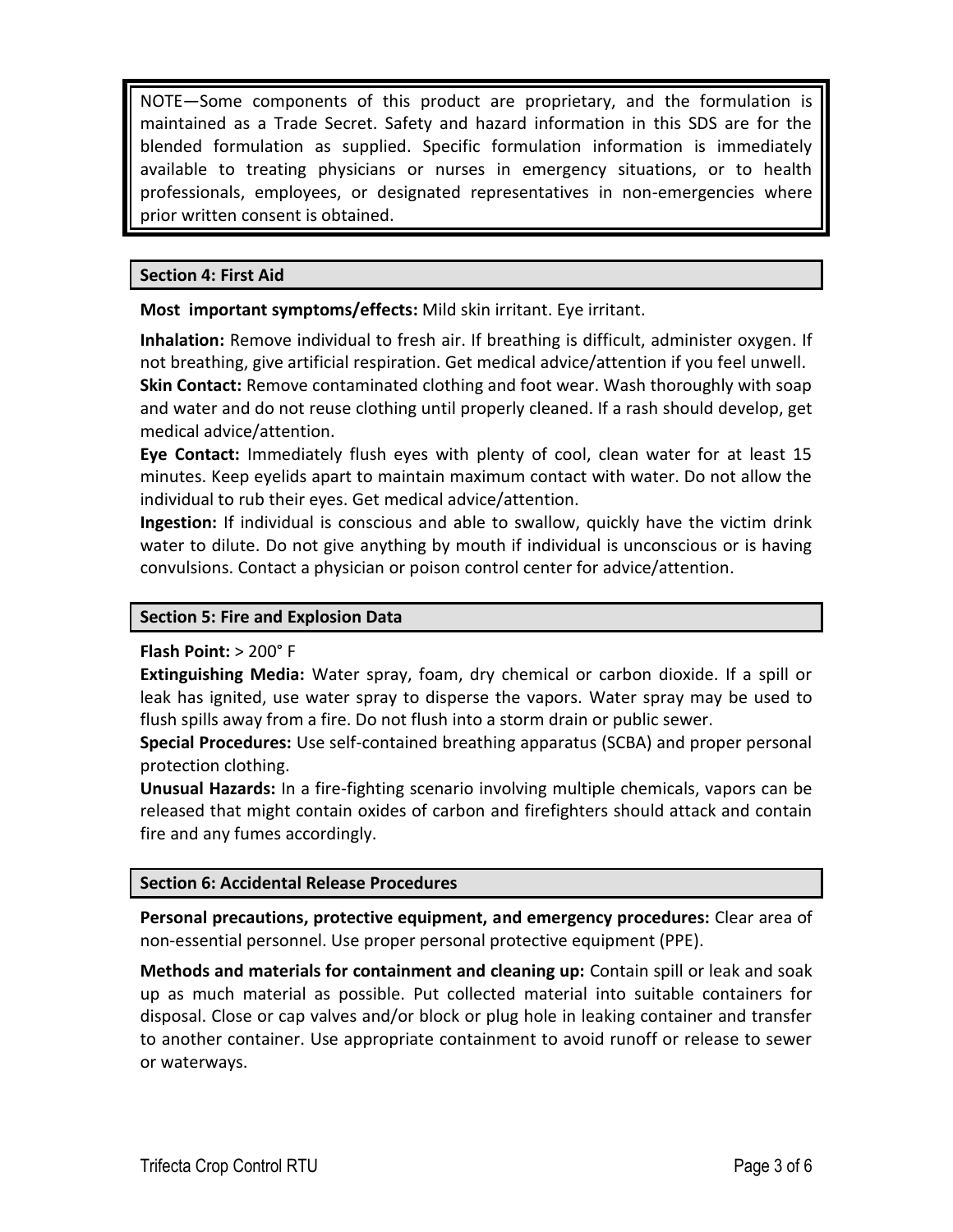Recovered solids or liquids may be disposed of in a permitted waste management facility. Consult Federal, state or local disposal authorities for approved procedures. Any disposal must be in compliance with Federal, state, or local regulations.

## **Section 7: Handling and Storage**

**Precautions for safe handling:** Eye wash and safety showers are recommended in the immediate work area. Check with your State OSHA to determine the maximum distance for stations to be placed in regards to possible chemical exposure.

**Conditions for safe storage, including any incompatibilities:** The material is safe to store at ambient temperatures of between 35° and 115° F. Keep containers closed when not in use to prevent losses and possible contamination.

## **Section 8: Employee Protection and Control Measures**

*NOTE—No exposure standard exists for the formulated product.*

**Appropriate engineering controls:** Normal ventilation has been found to be generally adequate. The end user must determine if the process or methods involved with the use of this material requires any additional ventilation.

## **Individual protection measures, such as personal protective equipment:**

*Eye Protection***:** Safety glasses with side shields or splash proof chemical goggles are recommended when working with concentrated product. If product is being sprayed or splashing is possible, splash proof chemical goggles or a splash shield in accordance with 29 CFR 1910.133 should be used. Appropriate eye protection should be worn instead of, or in conjunction with, contact lenses.

*Skin Protection***:** As is a good practice with all materials, chemical resistant gloves, including nitrile, can be worn when working with the product to avoid skin contact.

*Respiratory Protection***:** Not normally required. In situations where a risk of inhalation occurs, such as where product is being misted, a respirator or air delivery system in accordance with 29 CFR 1910.134 (OSHA), 42 CFR 84 (NIOSH), and any other applicable regulations may be recommended.

*Other***:** Not generally required under normal working conditions. The end user must determine if the process or methods involved required other personal protection clothing and/or equipment.

*Work/Hygienic Practices***:** Do not consume food, drink, or smoke in areas where chemicals are being stored or handled. After working with chemicals wash hands thoroughly before handling food or beverages. Segregate and launder contaminated clothing before reuse.

## **Section 9: Physical and Chemical Properties**

**Appearance:** Clear Pale Yellow Amber liquid **Odor:** Herbal **Odor threshold:** Not tested **pH:** 9.5 – 10.9 typical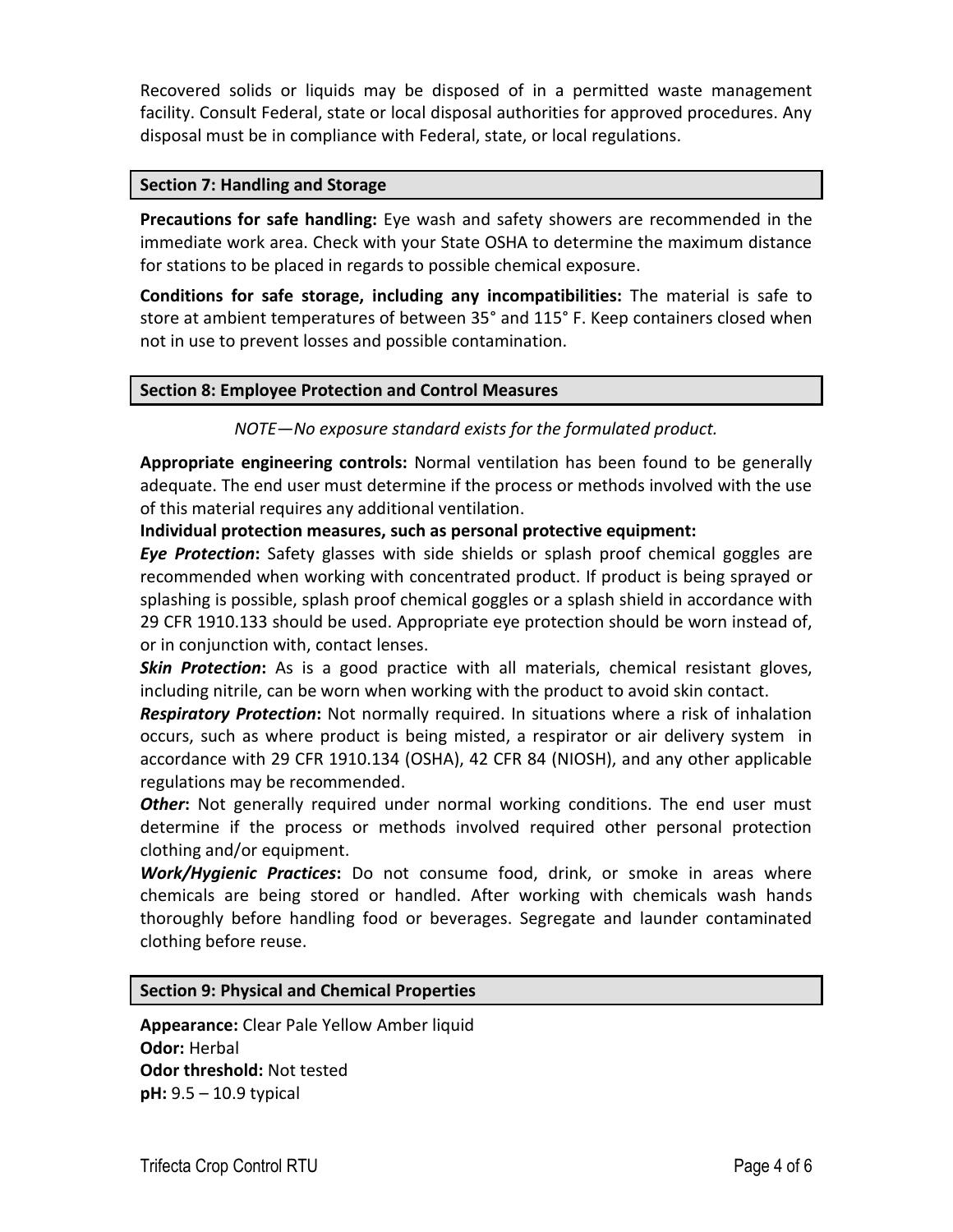**Melting point/freezing point:** 25° F (-4° C) **Initial boiling point and range:** Not tested **Flash Point: >** 200° F **Evaporation Rate:** Less than water **Flammability (solid, gas):** Not applicable **Upper/lower flammability or explosive limits:** Not tested **Vapor pressure:** < 0.01 mm Hg estimate **Vapor Density:** Heavier than air **Relative density: Specific Gravity (H2O = 1):** 1.00 typical **Solubility (water):** Dispersible **Partition coefficient: n-octanol/water:** Not tested **Auto-ignition temperature:** Not applicable **Decomposition temperature:** Not applicable **Stability:** Stable **Percent Volatiles:** Not tested

## **Section 10: Stability and Reactivity**

**Reactivity:** Product is stable as delivered **Chemical Stability:** Stable **Possibility of hazardous reactions:** Heat may be generated in contact with strong acids and strong oxidizers.

**Conditions to avoid (e.g., static discharge, shock, or vibration):** None known.

**Incompatible materials:** Avoid contact with strong acids and strong oxidizers.

**Hazardous decomposition products:** Oxides of carbon.

**Polymerization:** Will not occur.

## **Section 11: Toxicological Information**

**Acute Toxicity Data:** Not tested, but expected to be low toxicity based on ingredients **Irritant Data:** Skin and eye irritant.

#### **Primary Routes of Exposure (Acute):**

*Eye and Skin Exposure:* No long-term effects are expected, but exposure may cause mild irritation to skin and irritation to eyes.

*Inhalation:* No long-term effects are expected, but excessive breathing of vapors may cause discomfort, dizziness, or mild irritation.

*Ingestion:* No long-term effects are expected with ingestion of small quantities, but swallowing concentrated product may lead to gastrointestinal irritation, diarrhea, or nausea.

## **Primary Routes of Exposure (Chronic):**

The effects from chronic exposure to this product have not been fully evaluated, but none are expected with the formulated product.

*Carcinogenicity***:** None of the components present in this material are listed on the IARC, NTP, or OSHA carcinogen lists.